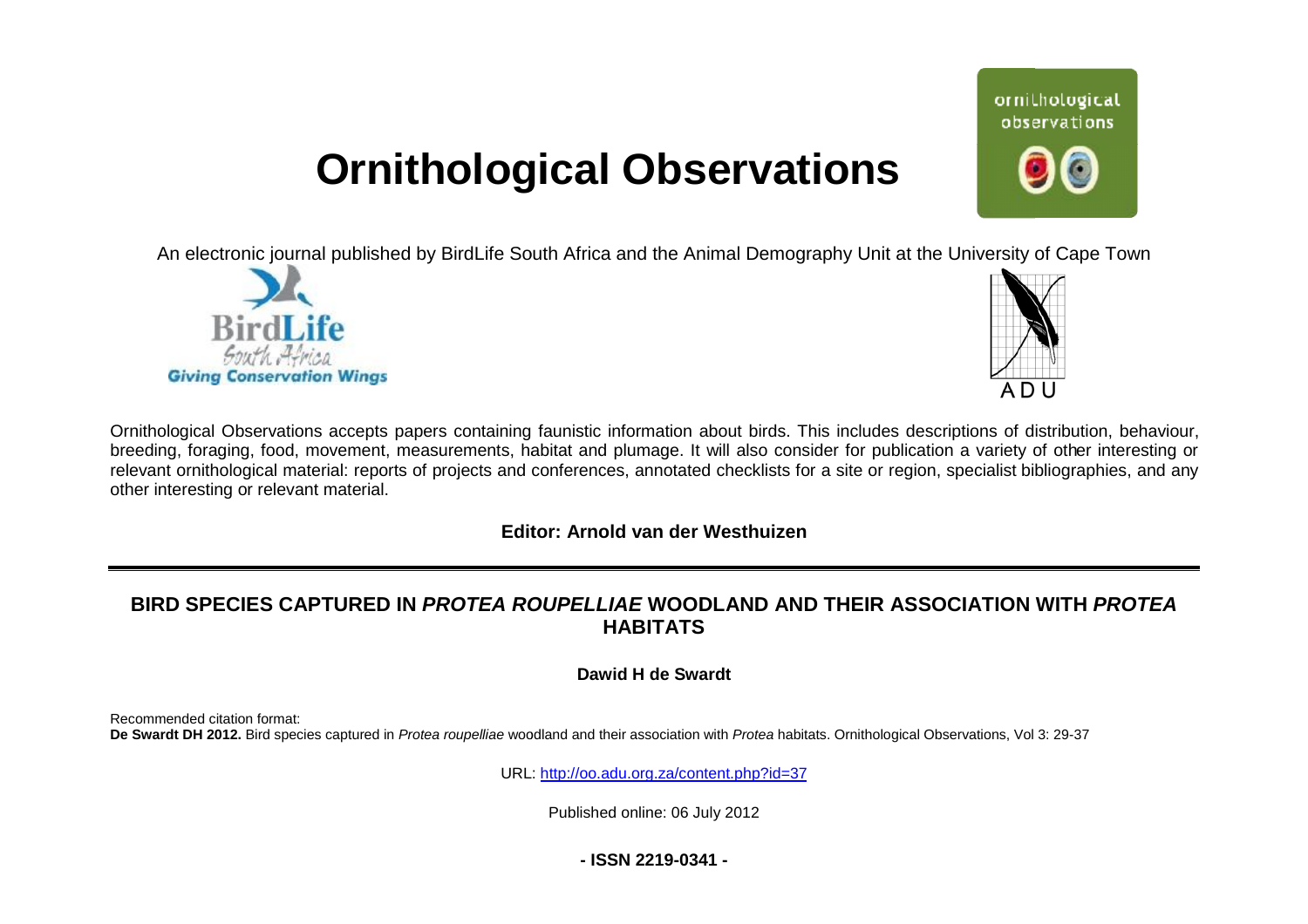## **BIRD SPECIES CAPTURED IN** *PROTEA ROUPELLIAE* **WOODLAND AND THEIR ASSOCIATION WITH N** *PROTEA* **HABITATS**

*Dawid H de Swardt\**

Department of Ornithology, National Museum, PO Box 266, Bloemfontein, 9300 \* Corresponding author: [dawie@nasmus.co.za](mailto:dawie@nasmus.co.za)

During a long term study on the seasonal movements of Gurney's Sugarbirds *Promerops gurneyi* in the Lydenburg area, Mpumalanga, sugarbirds as well as other species were captured and ringed in *Protea roupelliae* woodland (De Swardt 1991). Aspects of the avifauna associated with *Protea* woodland and the factors which affect sugarbird densities were also studied (De Swardt 1993). De Swardt (1993) listed 29 species (of 812 individuals) captured in *P. roupelliae* woodland between December 1986 and December 1992. The most frequently captured species were Gurney's Sugarbirds, three sunbird species, Cape White-eyes *Zosterops spp.* and two canary species. e seasonal move<br>n the Lydenburg<br>ecies were captu<br>De Swardt 1991<br>a woodland and<br>also studied (De

This paper reports on continued research on Gurney's Sugarbirds and Malachite Sunbirds *Nectarinia famosa* in both the areas of Lydenburg, Mpumalanga and the eastern Free State between March 1993 and February 2011. Capturing sessions focussed on isolated clumps of *P. roupelliae* woodland in mountainous grassland habitats. The Lydenburg study localities have been described by De Swardt (1990, 1998) and includes the following farms around the Long Tom Pass: Paardeplaats, Sterkspruit, Natalshoop, Nooitgedacht and

Gustav Klingbiel Nature Reserve as well as the farms Oshoek and Goedehoop on the Steenkampsberg Pass. In the Free State birds were captured in the high lying areas of Sterkfontein Dam h Nature Reserve and in QwaQwa National Park (now part of Golden Gate Reserve and in QwaQwa National Park (now part of Golden Gate<br>Highlands National Park and refered further in this paper as QQNP). The *Protea* localities in QQNP were on the top of QwaQwa Mountain, as well as at Avondrus, Honingkloof and at Wonderhoek (in Golden Gate Highlands National Park) in mixed P. caffra/ *P. roupelliae* woodland (de Swardt & van Niekerk 1996).

#### **Results and discussion**

During the study between March 1993 and February 2011 a total of 1 005 birds were captured at the *P. roupelliae* study localities, bringing the total birds captured to 1 817 individuals since 1986 (Table 1). Gurney's Sugarbird (36.3%) and Malachite Sunbird (34.3%) were the most frequently captured species while Greater Double-collared Sunbird *Cinnyris afra* and Amethyst Sunbird *Chalcomitra amethystina*, Cape White-eyes *Zosterops virens* , Dark capped Bulbul Pycnonotus tricolor, Streaky-headed Seedeater *Crithagra gularis* and Cape Canary *Serinus canicollis* were also captured in high numbers (see Table 1). The 4 nectarivore species represents 80.5% of the total birds captured.

Malachite Sunbirds were the most abundant sunbird species Malachite Sunbirds were the most abundant sunbird species<br>captured in the *Protea* woodland and sometimes occur in even higher numbers than sugarbirds (Figure 1). In November 2007 a total of 65 sunbird individuals were captured at the Natalshoop study site while only six sugarbirds were captured at the same locality. In the same period at some of the other sites, such as Paardeplaats, fewer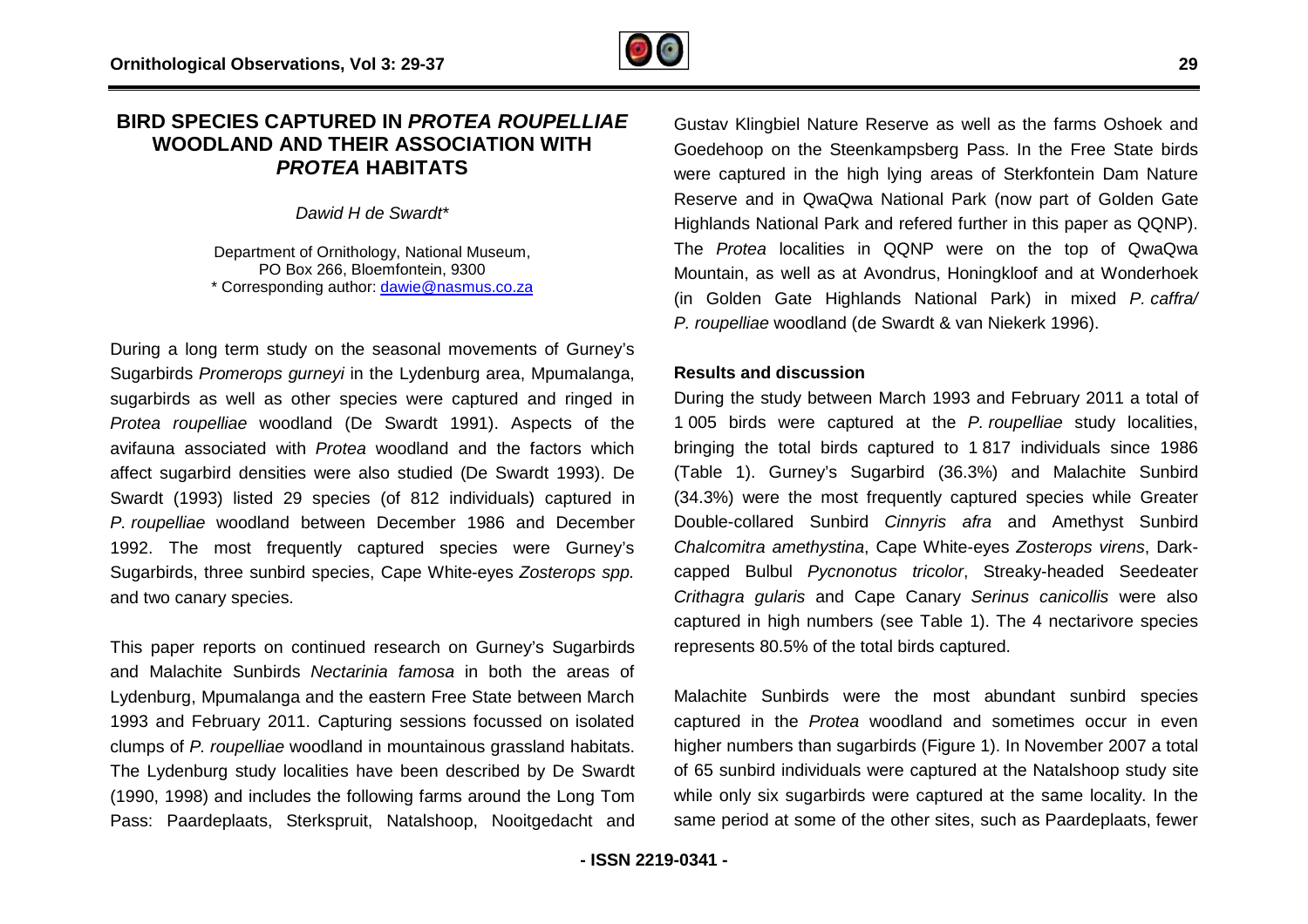#### **Ornithological Observations, Vol 3: 29-37**



Figure 1 – Comparison of Gurney's Sugarbirds vs Malachite Sunbirds

**- ISSN 2219-0341 -**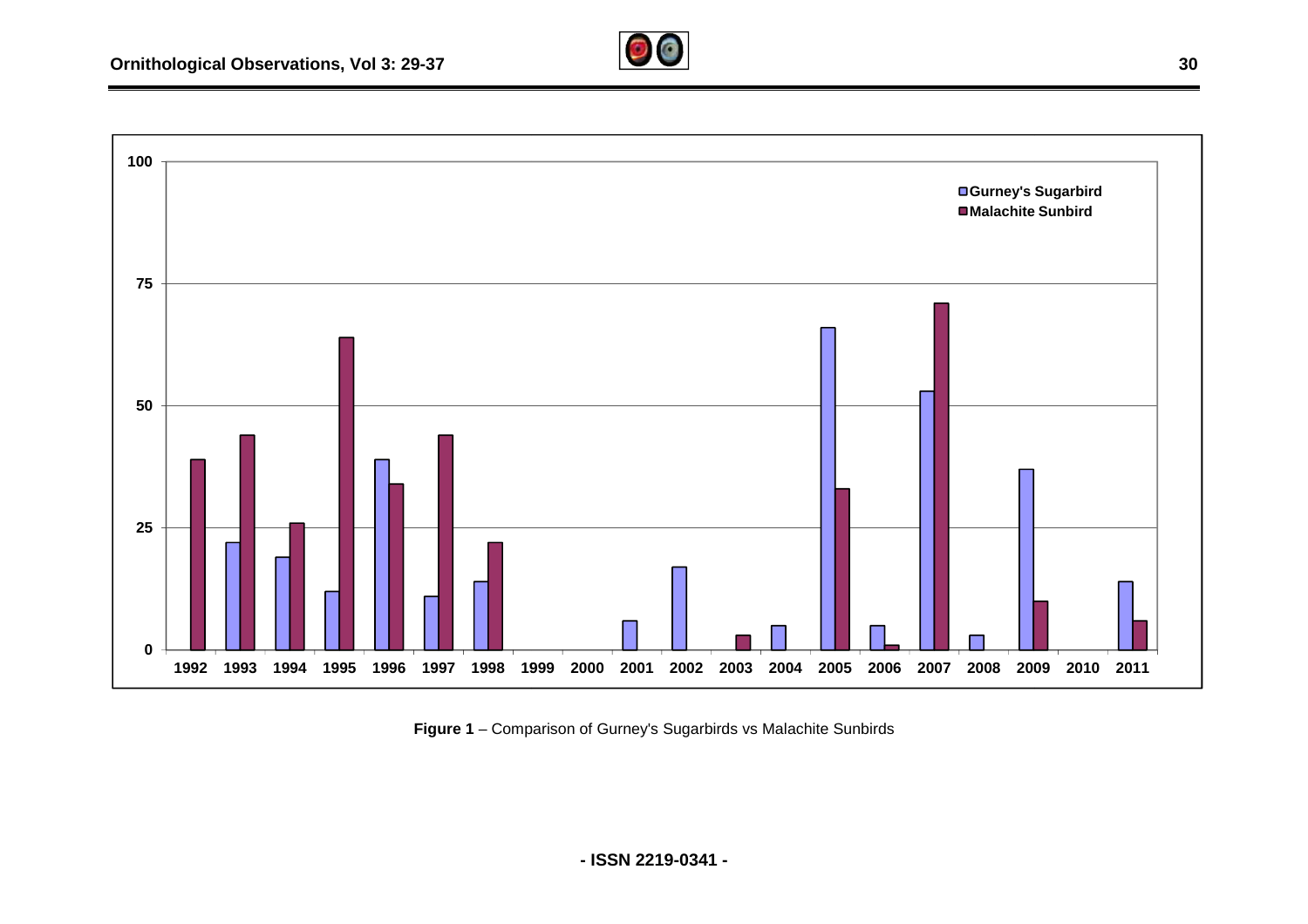

*Protea* infloresences were available. At these sites as the *Protea*s have not yet reached its flowering peak and flowers were not as abundant as at the Nooitgedacht site. During the winter months (May–August) Malachite Sunbirds are absent from *Protea* localities in the mountains and adjacent escarpment range in the Lydenburg area. It still cannot be established with certainty where these birds move to during the winter months as no seasonal movement data in the Lydenburg and surrounding areas were collected yet (pers. obs). Very few were observed or even captured in the Lydenburg suburban areas during winter – only 7 Malachite Sunbirds were captured during June 1989 (Safring data).

Amethyst and Greater Double-collared Sunbirds are known to move seasonally between the mountain and town localities (De Swardt and Schoeman 1997). Both species could be observed all year round in Amethyst and Greater Double-collared Sunbirds are known to move<br>seasonally between the mountain and town localities (De Swardt and<br>Schoeman 1997). Both species could be observed all year round in<br>the suburban areas with wi mountainous areas. Greater Double-collared Sunbirds and to a mountainous areas. Greater Double-collared Sunbirds and to a<br>lesser extend Amethyst Sunbirds are abundant at the *Protea* localities as well (Figure 2). During winter small numbers of Greater Double-collared Sunbirds were present at mountain localities feeding on available *P. roupelliae* flowers and also *Halleria lucida*  infloresences growing on the forest edges and on road verges along the Long Tom Pass. A total of 16 Greater Double-collared Sunbirds were captured in the June-July period at the mountain localities. This species had been recaptured in the suburban areas in the same time frame. One example of seasonal movement was bird number X02667 which was ringed in Gustav Klingbiel Nature Reserve and recaptured four months later in the suburban area. No Amethyst Sunbirds were captured during winter at the mountain localities

although seasonal movements have been observed between these two localities. A sunbird (ring no AB99479) captured in June 1992 in the suburban area was recaptured at Paardeplaats along the Long Tom Pass in January 1996.

Non-nectarivore species such as Cape White-eye, Streaky-headed Seedeater, Cape Canary, Dark-capped Bulbul, Wailing Cisticola *Cisticola lais*, Longbilled Pipit *Anthus similis* were frequently captured in *Protea* woodland. Other grassland and montane species (see Table 1) were captured as well during ringing sessions in the localities listed. Most of these species were observed feeding on *Protea* nectar (White-eyes), feeding on *Protea* seeds (Canaries and Buntings), nesting in *Protea* trees or using the grassland or woodland habitat niche around the Protea clumps. Some birds were temporarily resident or are just passing through the Protea grassland habitat. An example of the last observation is the two Olive Woodpeckers *Dendropicos griseocephalus* captured in the *Protea* woodland. This species are mostly resident in the surrounding forest patches. Other species listed in Table 1 and captured during the study, such as Yellow Bishop *Euplectes capensis* are associated with moist grassland where small streams form marshy grassland. These non-nectarivores mostly utilize other micro habitats in the *Protea* woodland such as grassland, rocky hills and mountain slopes where the *Protea* trees occur mostly in isolated clumps or open woodland (De Swardt 1993). capped Bulbul, Wailing Cisticola<br>
us similis were frequently captured<br>
sland and montane species (see<br>
I during ringing sessions in the<br>
pecies were observed feeding on t grassland where small streams form marshy grassland.<br>
In-nectarivores mostly utilize other micro habitats in the<br>
bodland such as grassland, rocky hills and mountain slopes<br>
Protea trees occur mostly in isolated clumps o

Nectarivore densities for Gurney's Sugarbird and Malachite Sunbird were determined at 11 selected *P. roupelliae* sites. Densities of 4.6 birds ha<sup>-1</sup> for Sugarbirds and 3.5 birds ha<sup>-1</sup> for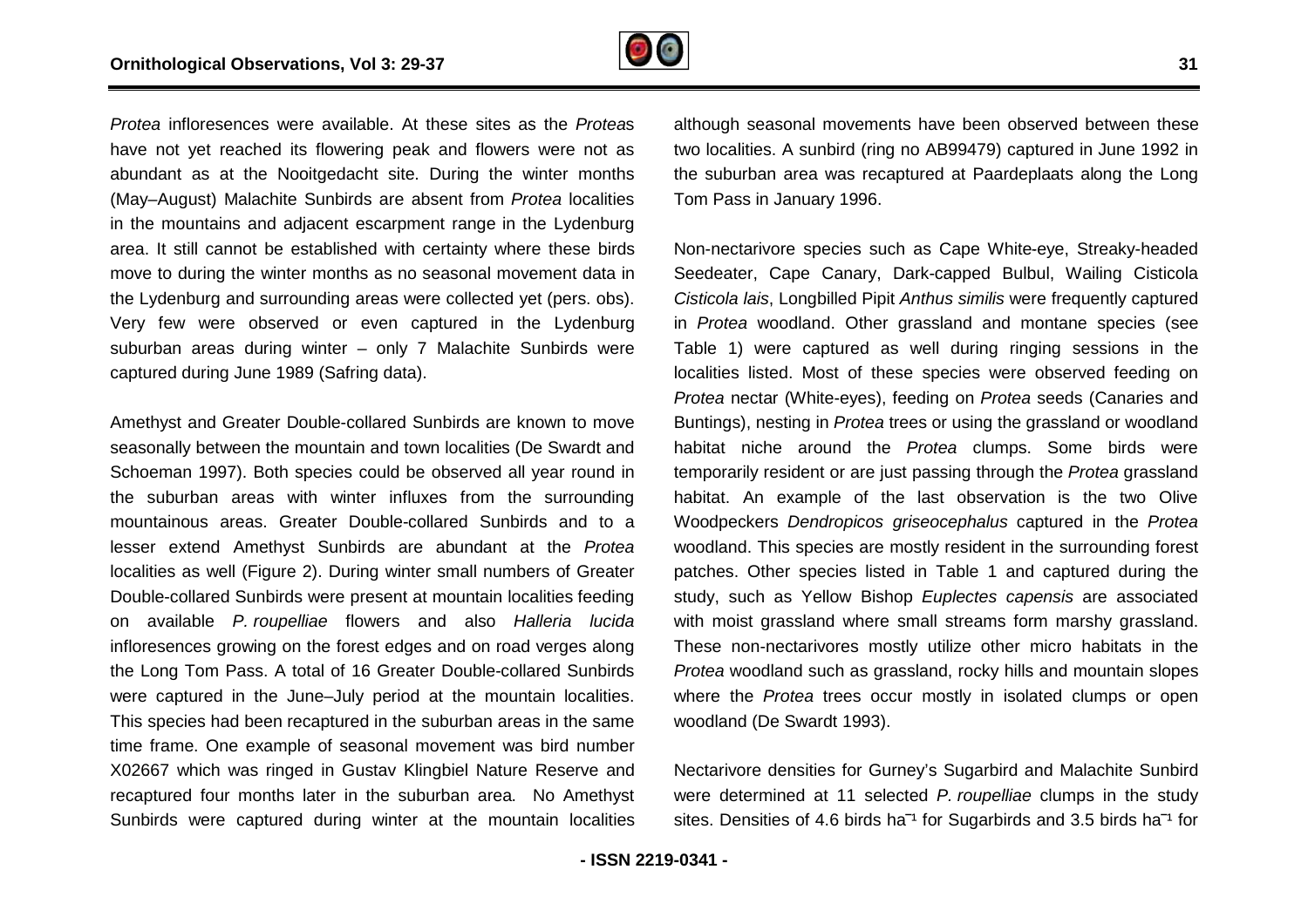

Figure 2 – The occurance of Greater Double-collared Sunbirds and Amethyst Sunbirds in *Protea* localities.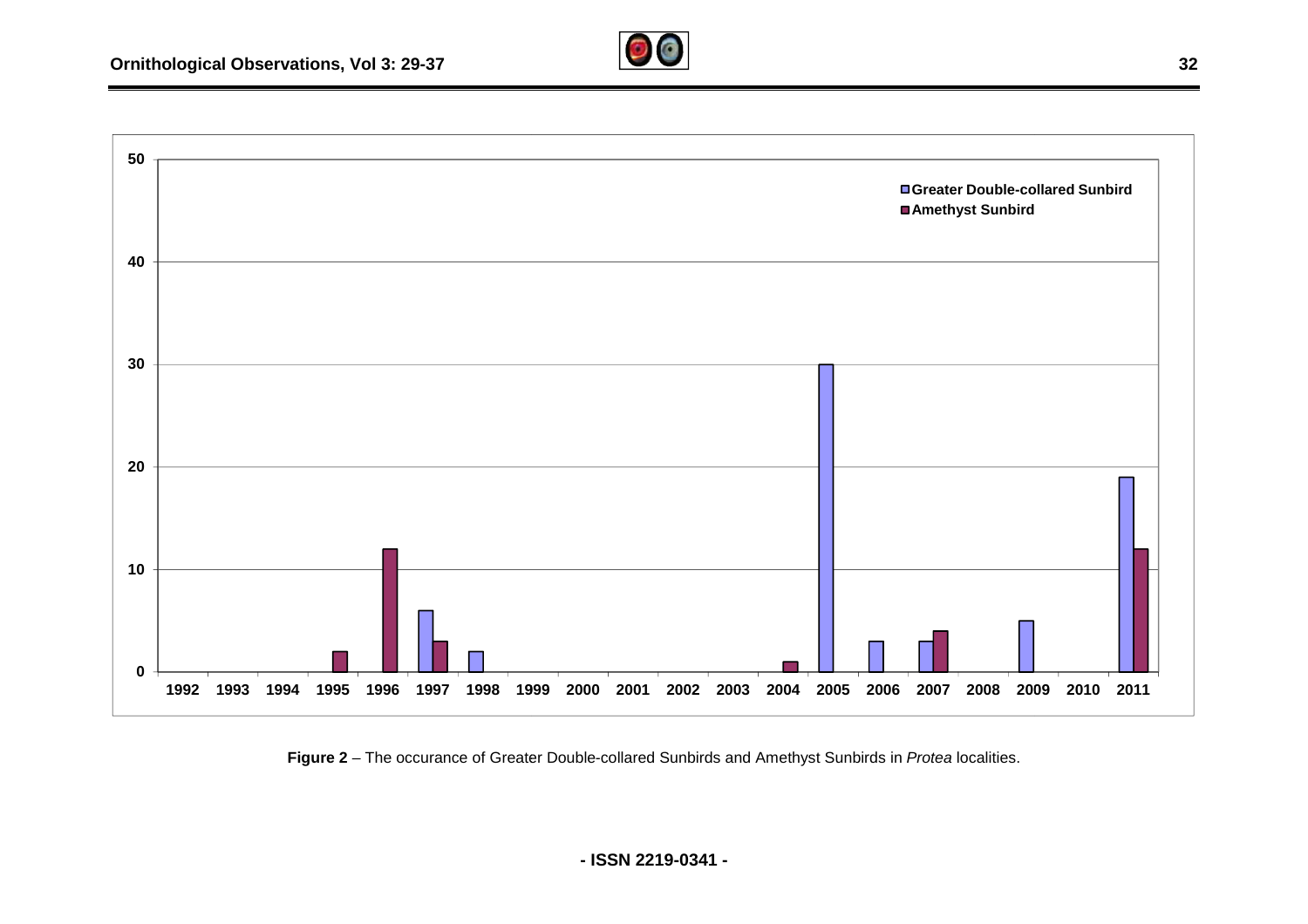

Malachite Sunbirds were established (De Swardt 1993). Bird densities were found not only to be related to the relative size of the *Protea* clumps, but also to the availability of *Protea* inflorescences which varied through the seasons – larger clumps supported more nectarivores, but higher densities could also occur at smaller *Protea* clumps where abundant inflorences were available. . The higher density of birds in smaller clumps of *Protea* with abundant flowers is better explained by the influence of rainfall on the seasonal occurrence of sugarbirds in the P. roupelliae woodland. A separate study in the same study area investigates rainfall since 1986/87 (De Swardt – in press). This study suggests that the relative amounts rainfall influence the flowering periods of *P. roupelliae* and subsequent influence on the timing of sugarbird movements.

The current study confirms not only the association of the species with the *Protea* habitat as their main food source (*Protea* nectar). They also feed on the insects associated with the flowers, and they utilise the *Protea* trees as nest sites and line nests with *Protea* seeds (de Swardt & Louw 1994, Smith 2005). The distribution pattern of the Sugarbird follows that of the particular *Protea* species which have a very limited range (de Swardt 1992, de Swardt 1997, SABAP2 unpubl. data).

Malachite Sunbirds and the other two nectarivore species (Greater Double-collared and Amethyst Sunbirds) were abundant at the *Protea* clumps as well. During particular seasons (when flower availability varied) they even occured in higher numbers than the other sunbird species. This phenomenon was observed especially in February 2011 at the Natalshoop study locality (16.4 ha) where more collared and Amethyst Sunbirds) were abundant at the clumps as well. During particular seasons (when flower lity varied) they even occured in higher numbers than the unbird species. This phenomenon was observed especially Greater Double-collared and Amethyst Sunbirds were observed and Greater Double-collared and Amethyst Sunbirds were observed and<br>captured and fewer Malachite Sunbirds and Sugarbirds were present than at the other sites. The reverse was observed in November 2007 when more Malachite Sunbirds than Greater Double Double-collared and Amethyst Sunbirds were captured and observed. Greater Double Doublecollared Sunbirds were also found on nearby forest margins and are not restricted to the *Protea* woodland (Smith 2005).

**- oo0oo -** 

#### **References**

**De Swardt DH 1990.** Birds of the Gustav Klingbiel Nature Reserve and the Sterkspruit area, Lydenburg. Southern Birds 16: 1 1-67.

**De Swardt DH 1991.** The seasonal movements of Gu Gurney's Sugarbird *Promerops gurneyi* in the Lydenburg area, Transvaal. Ostrich 62: 40-44.

**De Swardt DH 1993.** Factors affecting the densities of nectarivores in Protea roupelliae woodland. Ostrich 64: 172-177.

**De Swardt DH 1998.** Aspects of the behaviour and ecology of Gurney's Sugarbird *Promerops gurneyi* Verreaux, 1871, in *Protea* woodland, South Africa. Unpublished MSc thesis. University of the Free State: Bloemfontein.

De Swardt DH (in press). The effect of summer rainfall on the seasonal movements of Gurney's Sugarbird *Promerops gurneyi* populations at Lydenburg, Mpumalanga province, South Africa.

**De Swardt DH, Louw S 1994.** The diet and foraging behaviour of Gurney's Sugarbird *Promerops gurneyi.* Navors Nasionale Museum, Bloemfontein 10: 245-258. malanga province, South Africa.<br>I. The diet and foraging behaviour of<br>ops g*urneyi.* Navorsinge van die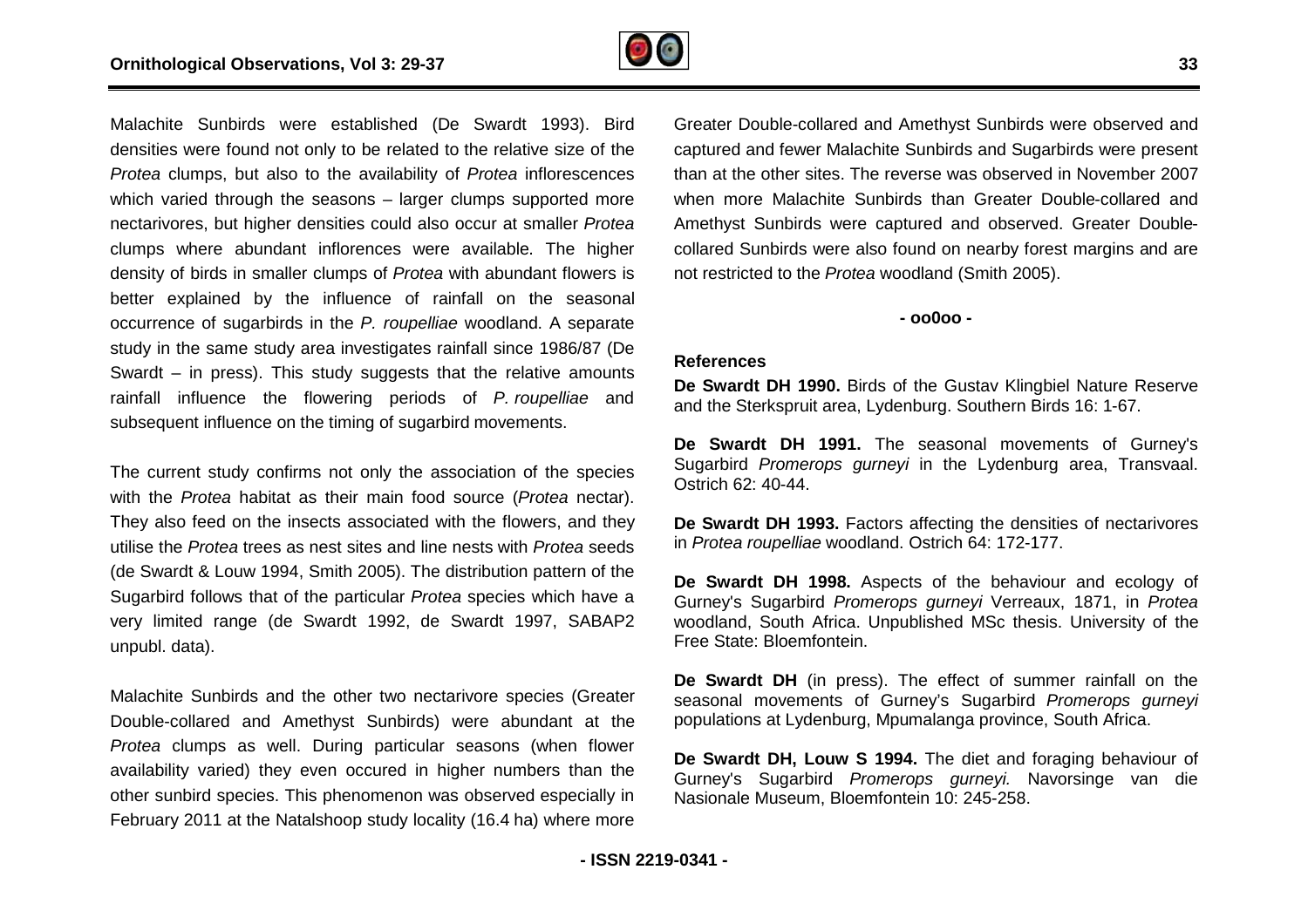

**De Swardt DH, Schoeman S 1997.** Sunbird recaptures and seasonal movements at Lydenburg, Mpumalanga Province. Safring News 26: 13-15.

**De Swardt DH, van Niekerk DJ 1996.** An annotated checklist of the Qwaqwa National Park. Koedoe 39: 89-106.

**Smith N 2005.** Greater Double-collared Sunbird *Cinnyris afra* in: Hockey PAR, Dean WRJ, Ryan PG (eds). *Roberts Birds of Southern Africa (VIIth Ed)* The Trustees of the John Voelcker Bird Book Fund, Cape Town. pp. 990-991.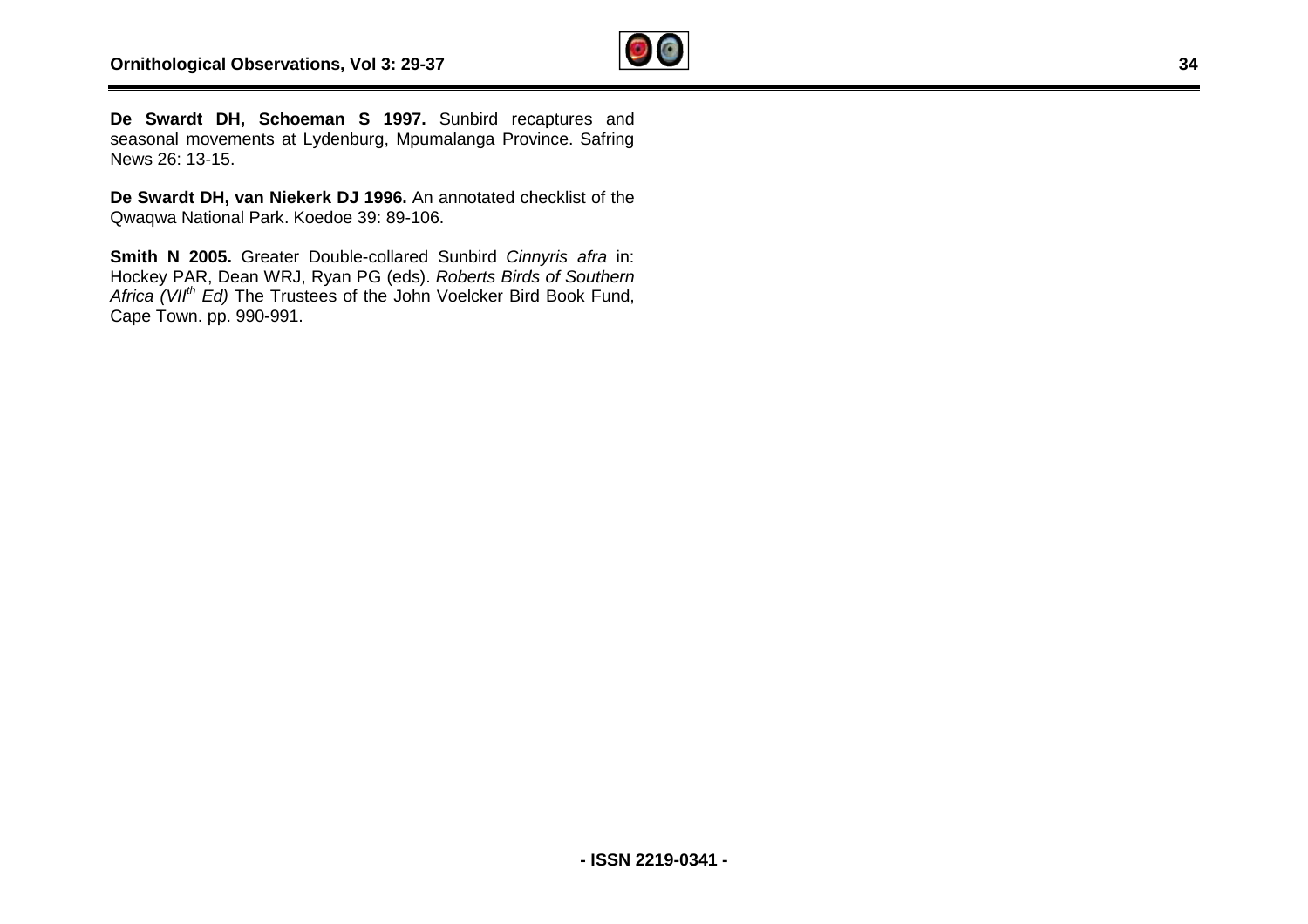

Table 1: Birds captured in *Protea roupelliae* woodland between December 1986 – February 2011 at Lydenburg, Mpumalanga and in the eastern Free State.

| <b>Species</b>            | Ostrich 1993 | <b>This study</b><br>$(1993 - 2011)$ | <b>TOTAL</b>   | % Occurrence | <b>Main habitat</b>                          |
|---------------------------|--------------|--------------------------------------|----------------|--------------|----------------------------------------------|
| Gurney's Sugarbird        | 336          | 323                                  | 659            | 36.3         | Protea roupelliae woodland                   |
| Malachite Sunbird         | 225          | 399                                  | 624            | 34.3         | Protea roupelliae woodland                   |
| <b>Greater DC Sunbird</b> | 51           | 68                                   | 119            | 6.5          | Protea roupelliae woodland                   |
| Cape White-eye            | 27           | 50                                   | 77             | 4.2          | Protea roupelliae woodland / montane forest  |
| Amethyst Sunbird          | 26           | 34                                   | 60             | 3.3          | Protea roupelliae woodland                   |
| Streaky-headed Seedeater  | 44           | 12                                   | 56             | 3.1          | Protea roupelliae woodland                   |
| Dark-capped Bulbul        | 26           | 9                                    | 35             | 1.9          | woodland                                     |
| Cape Canary               | 20           | 9                                    | 29             | 1.6          | Protea roupelliae woodland / woodland        |
| <b>Wailing Cisticola</b>  | 3            | 12                                   | 15             | 0.8          | mountain slopes                              |
| Cape Turtle Dove          | 11           | 3                                    | 14             | 0.7          | woodland                                     |
| Long-billed Pipit         | 6            | $\overline{7}$                       | 13             | 0.7          | mountain slopes                              |
| Cinnamon-breasted Bunting | 6            | 5                                    | 11             | 0.6          | mountain slopes / Protea roupelliae woodland |
| <b>Buff-streaked Chat</b> | 4            | 5                                    | 9              | 0.5          | mountain slopes                              |
| <b>Familiar Chat</b>      | 5            | $\overline{2}$                       | $\overline{7}$ | 0.4          | mountain slopes                              |
| <b>Common Fiscal</b>      |              | $\overline{7}$                       | 7              | 0.4          | woodland                                     |
| <b>Yellow Bishop</b>      |              | $\overline{7}$                       | $\overline{7}$ | 0.4          | rank grass - thickets / montane grassland    |
| Neddicky                  |              | 6                                    | 6              | 0.3          | woodland                                     |
| Cape Robin-chat           |              | 5                                    | 5              | 0.3          | montane forest                               |
| Cape Weaver               |              | 5                                    | 5              | 0.3          | woodland                                     |
| Cape Bunting              | 1            | 3                                    | 4              | 0.2          | mountain slopes / Protea roupelliae woodland |
| <b>Speckled Mousebird</b> |              | 3                                    | 3              | 0.1          | woodland                                     |
| <b>Barn Swallow</b>       |              | 3                                    | 3              | 0.1          | montane grassland                            |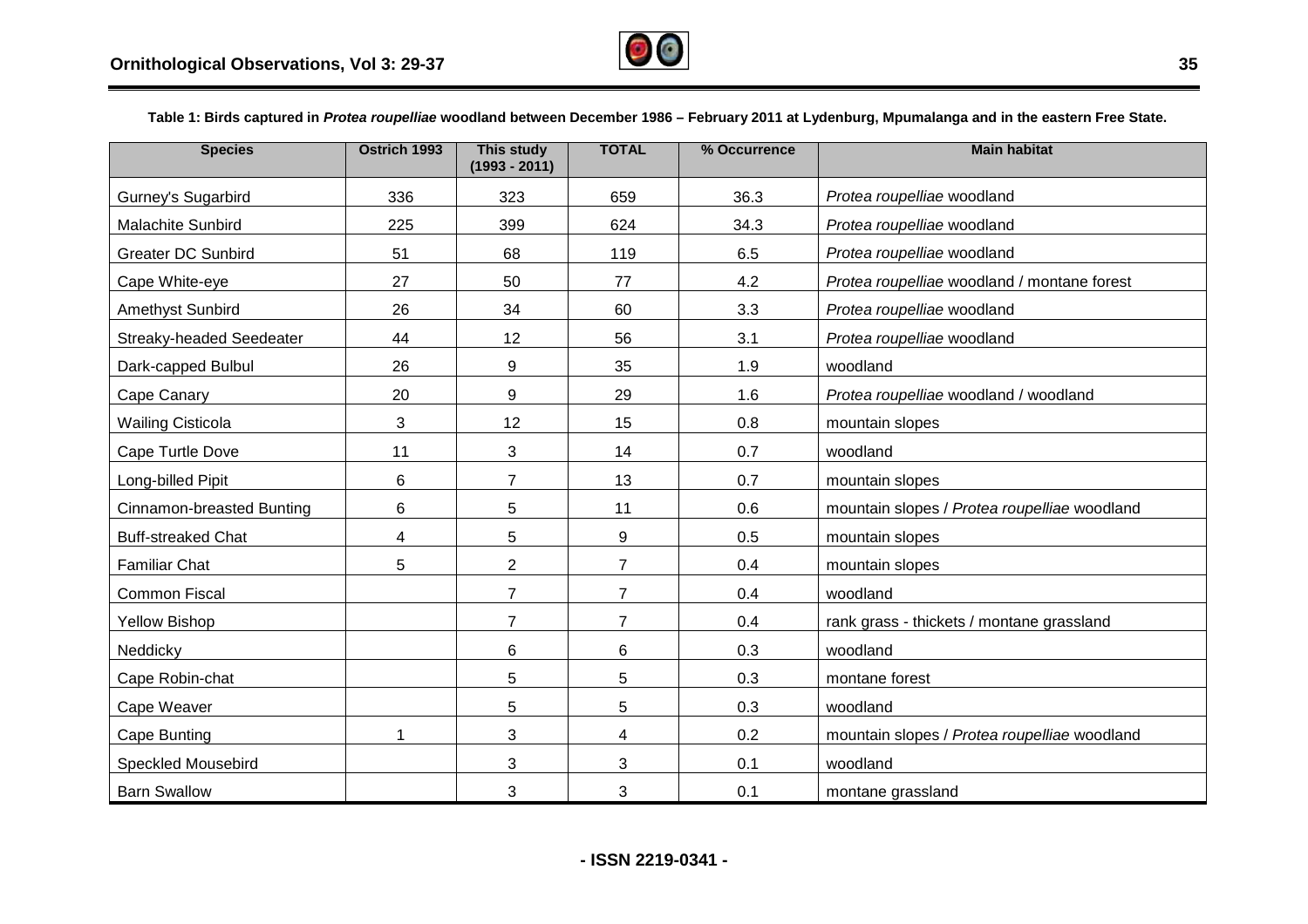

| <b>Rock Martin</b>            |                | 3              | 3              | 0.1  | mountain slopes                        |
|-------------------------------|----------------|----------------|----------------|------|----------------------------------------|
| Cape Rock Thrush              | $\overline{2}$ | 1              | 3              | 0.1  | mountain slopes                        |
| African Stonechat             |                | 3              | 3              | 0.1  | montane grassland                      |
| Lazy Cisticola                |                | 3              | 3              | 0.1  | woodland / rank grass - thickets       |
| Cape Longclaw                 | $\overline{2}$ | 1              | 3              | 0.1  | montane grassland                      |
|                               |                |                |                |      |                                        |
| <b>Black-throated Canary</b>  | 3              |                | 3              | 0.1  | Protea roupelliae woodland / woodland  |
| <b>Black-collared Barbet</b>  | $\overline{2}$ |                | $\overline{2}$ | 0.1  | woodland                               |
| Yellow-fronted Tinkerbird     |                | 1              | $\sqrt{2}$     | 0.1  | woodland                               |
| Lesser Honeyguide             |                |                | $\overline{2}$ | 0.1  | woodland                               |
| Olive Woodpecker              | $\overline{2}$ |                | $\overline{2}$ | 0.1  | montane forest                         |
| <b>Lesser Striped Swallow</b> |                | $\overline{2}$ | $\overline{2}$ | 0.1  | montane grassland                      |
| <b>Willow Warbler</b>         |                | $\overline{2}$ | $\overline{2}$ | 0.1  | woodland                               |
| Swee Waxbill                  |                | $\overline{2}$ | $\overline{2}$ | 0.1  | montane forest                         |
| Golden-breasted Bunting       |                | $\overline{2}$ | $\overline{2}$ | 0.1  | Protea roupelliae woodland             |
| Drakensberg Prinia            |                | $\overline{2}$ | $\overline{2}$ | 0.1  | montane forest / rank grass - thickets |
| Olive Thrush                  | $\overline{2}$ |                | $\overline{2}$ | 0.1  | montane forest                         |
| Didric Cuckoo                 |                | 1              | 1              | 0.05 | woodland                               |
| Cardinal Woodpecker           | 1              |                | 1              | 0.05 | woodland                               |
| Cape Grassbird                |                |                | 1              | 0.05 | woodland / rank grass - thickets       |
| <b>Bar-throated Apalis</b>    |                |                | 1              | 0.05 | montane forest                         |
| Dusky Flycatcher              |                | 1              | 1              | 0.05 | montane forest                         |
| Fairy Flycatcher              |                | 1              | 1              | 0.05 | woodland                               |
| Puffback                      | 1              |                | 1              | 0.05 | montane forest                         |
| Red-winged Starling           |                |                |                | 0.05 | woodland / Protea roupelliae woodland  |